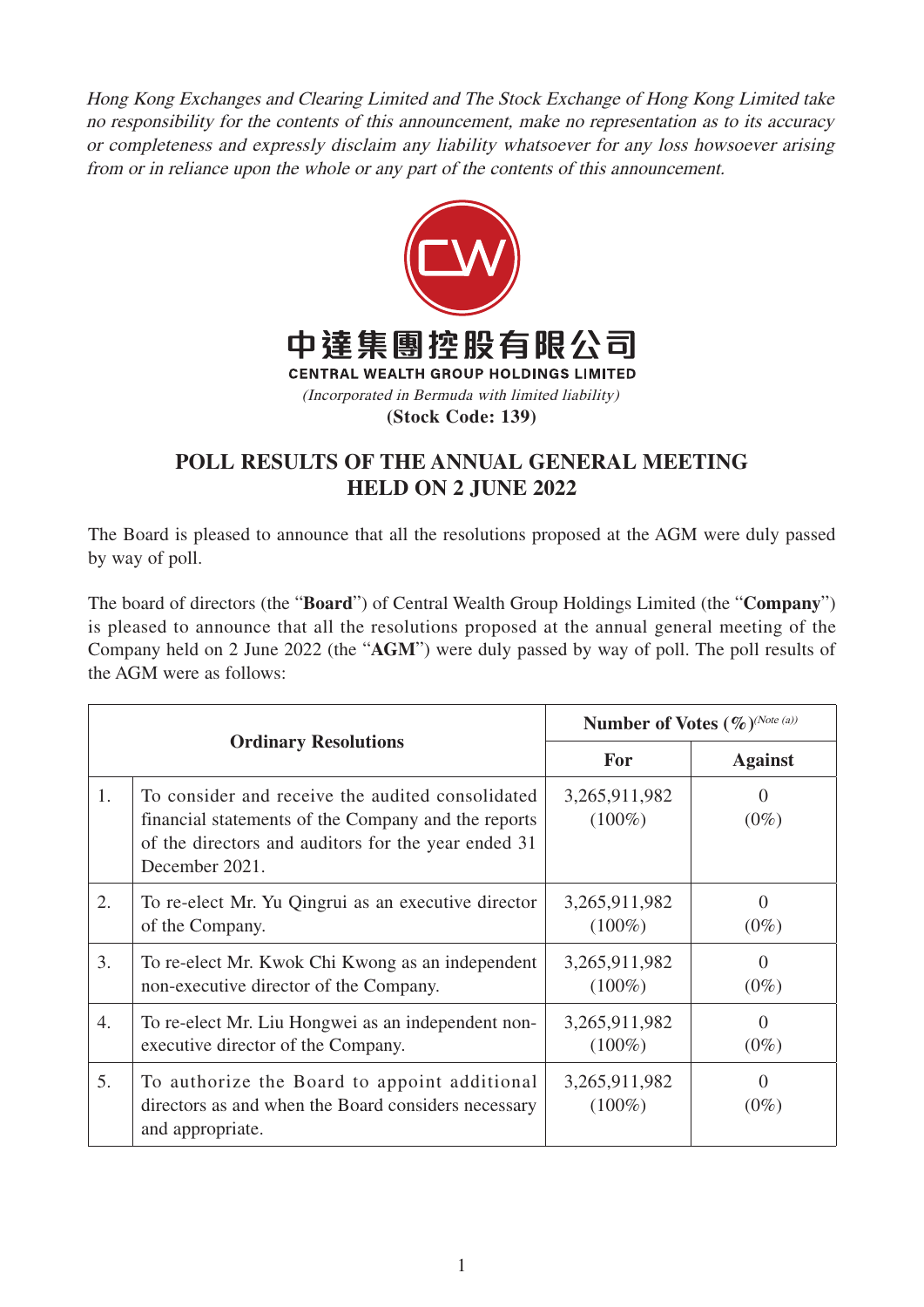| <b>Ordinary Resolutions</b> |                                                                                                                                                                                                                                                                                                                                                    | Number of Votes (%)(Note (a)) |                           |
|-----------------------------|----------------------------------------------------------------------------------------------------------------------------------------------------------------------------------------------------------------------------------------------------------------------------------------------------------------------------------------------------|-------------------------------|---------------------------|
|                             |                                                                                                                                                                                                                                                                                                                                                    | For                           | <b>Against</b>            |
| 6.                          | To authorize the Board to fix the respective<br>directors' remuneration.                                                                                                                                                                                                                                                                           | 3,265,911,982<br>$(100\%)$    | $\overline{0}$<br>$(0\%)$ |
| 7.                          | To re-appoint Moore Stephens CPA Limited as<br>auditors of the Company and to authorize the Board<br>to fix auditors' remuneration.                                                                                                                                                                                                                | 3,265,911,982<br>$(100\%)$    | $\overline{0}$<br>$(0\%)$ |
| 8.                          | To grant a general mandate to the directors of the<br>Company to purchase the Company's shares not<br>exceeding 10% of the total number of issued shares<br>of the Company as at the date of passing of this<br>resolution (the "Buyback Mandate").                                                                                                | 3,265,911,982<br>$(100\%)$    | $\overline{0}$<br>$(0\%)$ |
| 9.                          | To grant a general mandate to the directors of the<br>Company to issue, allot and deal with additional<br>shares of the Company not exceeding 20% of the<br>total number of issued shares of the Company as at<br>the date of passing of this resolution (the "Issuance"<br>Mandate").                                                             | 3,265,911,982<br>$(100\%)$    | $\overline{0}$<br>$(0\%)$ |
| 10.                         | Conditional upon the passing of resolutions nos. 8<br>and 9, to extend the Issuance Mandate granted to<br>the directors of the Company to issue, allot and deal<br>with additional shares in the capital of the Company<br>by adding the number of shares repurchased by the<br>Company pursuant to and in accordance with the<br>Buyback Mandate. | 3,265,911,982<br>$(100\%)$    | $\overline{0}$<br>$(0\%)$ |
| 11.                         | To refresh the scheme mandate limit under the<br>existing share option scheme of the Company up<br>to 10% of the total number of issued shares of the<br>Company as at the date of passing of this resolution.                                                                                                                                     | 3,265,911,982<br>$(100\%)$    | $\overline{0}$<br>$(0\%)$ |

Notes:

- (a) The number and percentage of votes are based on the total number of shares of the Company voted by the shareholders of the Company at the AGM in person or by proxy.
- (b) As all the votes were cast in favour of each of the resolutions nos. 1 to 11, all such ordinary resolutions were duly passed.
- (c) The total number of shares of the Company in issue as at the date of the AGM: 15,969,650,461 shares.
- (d) The total number of shares of the Company entitling the holder to attend and vote on the resolutions at the AGM: 15,969,650,461 shares.